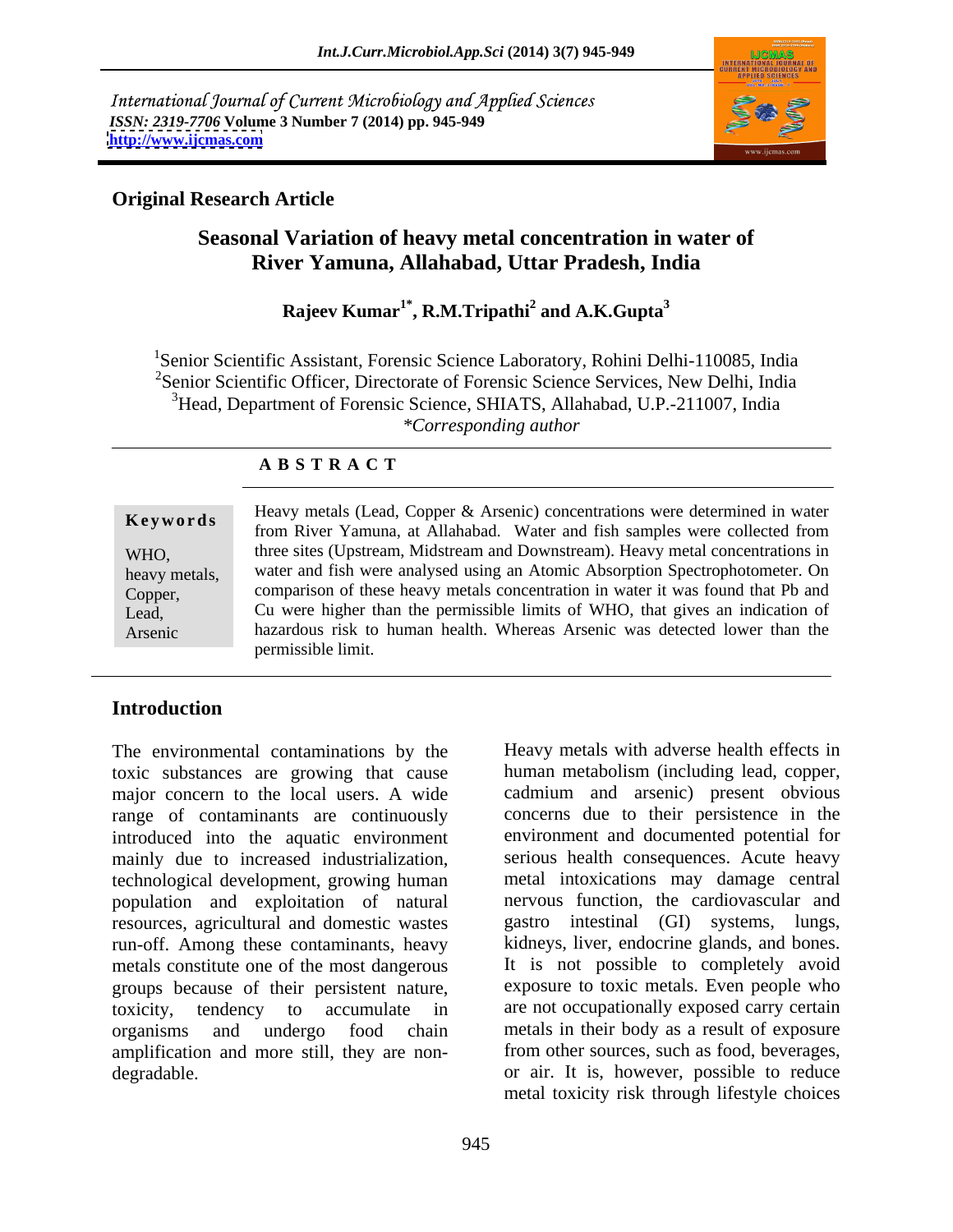that diminish the probability of harmful structure of the different bathing Ghats of Yamuna heavy metal uptake, such as dietary measures that may promote the safe metabolism or excretion of ingested heavy metals.

Heavy metals are commonly found in natural waters and some are essential to human activities. living organisms, yet they may become highly toxic when present in high These Ghats are situated southern part of concentrations. These metals also gain Allahabad city where, River Yamuna flows access into ecosystem through towards east to last destination, Sangam, anthropogenic source and get distributed in (the final confluence point with Ganga). the water body, suspended solids and sediments during the course of their Gau Ghat and New Yamuna Bridge that is mobility. The rate of bioaccumulation of called as "Saraswati ghat". These prominent heavy metals in aquatic organisms depends Ghats are being used by pilgrims for their on the ability of the organisms to digest the religious rituals. The Arail ghat is across metals and the concentration of such metal Allahabad city and nearest to confluence in the River. Heavy metals concentrations in point of Sangam. During Kumbh or every aquatic ecosystems are usually monitored by year Magh Mela these Ghats are used measuring their concentrations in water, maximum by bathers. These sites were sediments and biota. The aim of this study is purposely selected, where human activities to determine the concentration of heavy are greater and many people come in contact metals (Lead, Copper & Arsenic) in water of Holy River, Yamuna and to study the seasonal variations of these toxic elements 20 Water samples were collected for in Year 2010. Contamination of water body analysis from each Ghat. All samples were with pollutants are directly or indirectly discharged through sewage effluents into which were pre-washed with 10% nitric acid water bodies without and de-ionized water. Before sampling, the adequate treatment affects aquatic plants, organisms of water bodies. Water pollution is a global problem and requires ongoing were immersed to about 20 cm below the evaluation and revision of water resource water surface to prevent contamination of policy at all levels. It has been suggested heavy metals from air. All water samples that it is the leading worldwide cause of were immediately brought to the laboratory deaths and diseases and that it accounts for where they filtered through Whatman No.41 more than 14,000 people affected daily. An (0.45  $\mu$ m pore size) filter paper.<br>estimated of 580 people in India die of water samples were acidified with 2 estimated of 580 people in India die of water samples were acidified with 2 ml pollution related sickness every day. The concentrated Nitric acid to prevent

The water samples were collected from the

River such as Arail Ghat (Site 1), Baluwa Ghat (Site 2), New Yamuna Bridge (Site 3) and Gau Ghat (Site 4).

The all sampling sites were used for bathing and considered to be more polluted due to human activities.

(the final confluence point with Ganga). Baluwa Ghat is the first bathing Ghat then with water in River Yamuna.

**Materials and Methods** the analytes onto the walls of containers and **Samples Collection** Samples were stored at 4<sup>°</sup>C until the collected in 1.5 litre, polyethylene bottles, which were pre-washed with 10% nitric acid bottles were rinsed at least three times with water from the sampling site. The bottles were immersed to about 20 cm below the (0.45 µm pore size) filter paper. The samples were acidified with 2 ml concentrated Nitric acid to precipitation of metals, reduce adsorption of to avoid microbial activity, then water analyses.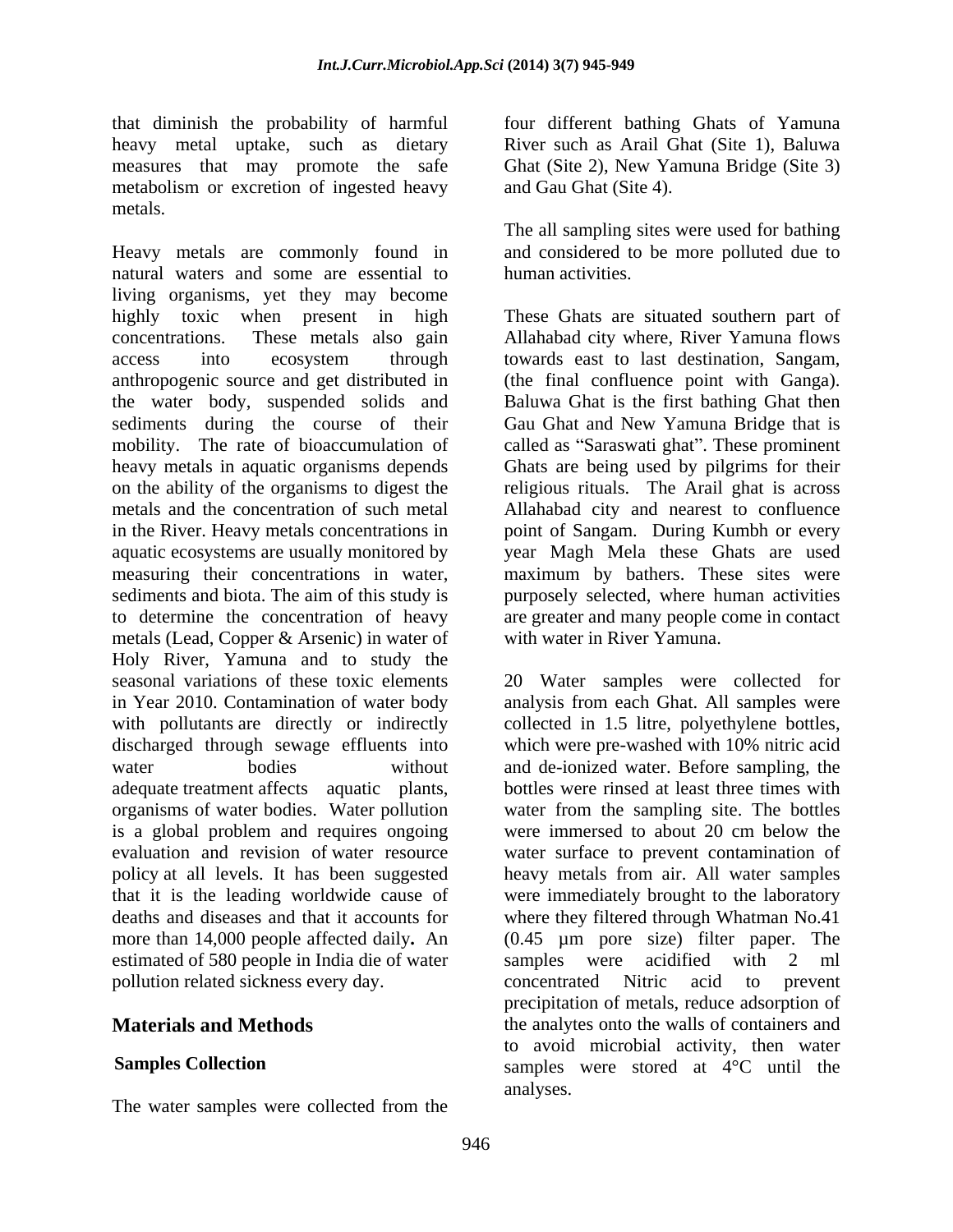The analytical technique used to determine average value of Copper vary between

The Concentration of Copper, Lead and toxicity of Concentration in Weter during the in animals. Arsenic concentration in Water during the Year 2010 was detected and compared with<br>the permissible limits as set by the World **Concentration of Lead** the permissible limits as set by the World Heath Organisation and Environmental Protection Agency. The concentration of Copper, Lead and Arsenic in all Water samples at all four different Sites of Yamuna River during Year 2010 in summer, monsoon, and winter seasons was detected and the results are discussed below.

### **Concentration of Copper**

In summer season the average values of Copper vary 2.13847mg/l at Site 1, 2.571 mg/l at Site 2, 1.792 mg/l at Site 3 and 2.548 mg/l at Site 4. In monsoon season the

heavy metal levels in all samples was 1.1757 mg/l at Site 1, 1.2517 mg/l at Site 2, Spectra AA 220G, by Atomic Absorption 1.0474 at Site 3 and 1.2282 mg/l at Site 4. Spectroscopy (Varian-GTA-110). It is a The concentration of Copper in Water was standard laboratory analytical tool for metal detected in winter season. The average value analysis and is based on the absorption of of Copper varies from 1.6775 mg/l at Site 1, electromagnetic radiation by atoms. 1.9570 mg/l at Site 2, 1.4767 mg/l at Site 3 **Results and Discussion** concentration at study areas was found and 1.6855 mg/l at Site 4. The copper highly deposited which may result in severe toxicity of Copper in human being as well as in animals.

### **Concentration of Lead**

The average value of Lead was detected as 0.00514 mg/l at Site 1, 0.00626 mg/l at Site 2, 0.01565 mg/l at Site 3, and 0.0208 mg/l at Site 4 in Year 2010. The average value of Lead varies from 0.00216 mg/l at Site 1, from 0.00596 mg/l at Site 2, from 0.0034 mg/l at Site 3 and 0.0119 mg/l at Site 4 in Year 2010 in Monsoon Season. The average value of Lead in winter season is 0.00411 mg/l at Site 1, from 0.00881 mg/l at Site 2, 0.0062 mg/l at Site 3 and 0.01645 mg/l at Site 4 in Year 2010.



**Figure.1** Concentration of Copper in Water in Winter Season during 2010 at four different Sites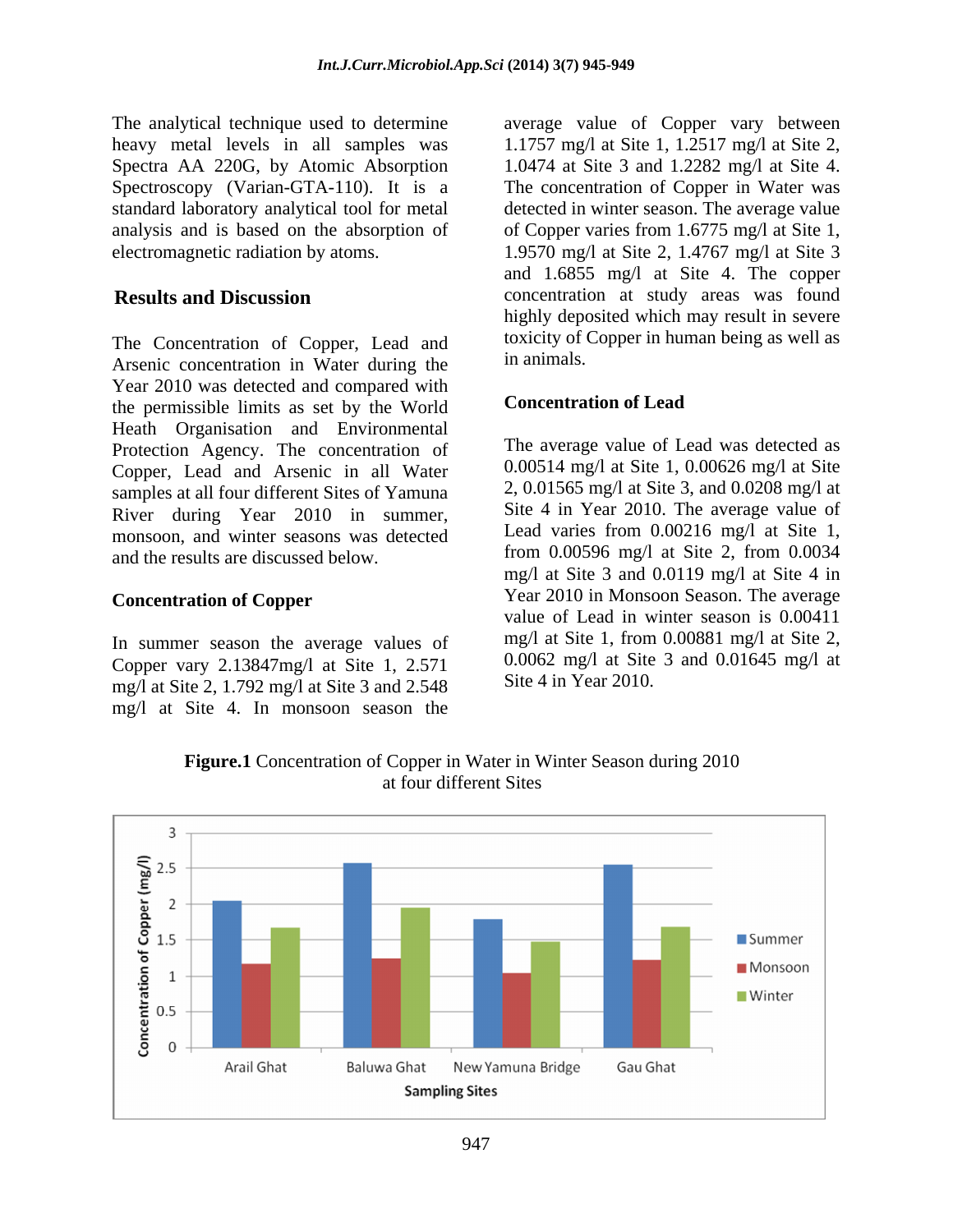

**Figure.2** Concentration of Lead in Water in Winter Season during 2010 at four different Sites





from 0.008 mg/l at Site 1, from 0.2056 mg/l at Site 2, from 0.01652 mg/l at Site 3,

**Concentration of Arsenic** average value of Arsenic varied from The average values of Arsenic varied Site 2, from 0.01234 mg/l at Site 3, 0.0066 mg/l at Site 1, from 0.0049 mg/l at 0.00809 mg/l at Site 4 in Year 2010.

from 0.00727 mg/l at Site 4 in Year 2010. The WHO guidelines for maximum The average value of Arsenic varied from permissible limit of Copper and lead were 0.00352 mg/l at Site 1, from 0.00765 mg/l 0.05mg/l and 0.01mg/l respectively. As at Site 2, from 0.0036 mg/l at Site 3, from the range of Copper and lead is higher 0.00694 mg/l at Site 4 in Year 2010. The than the permissible limit, it may cause an